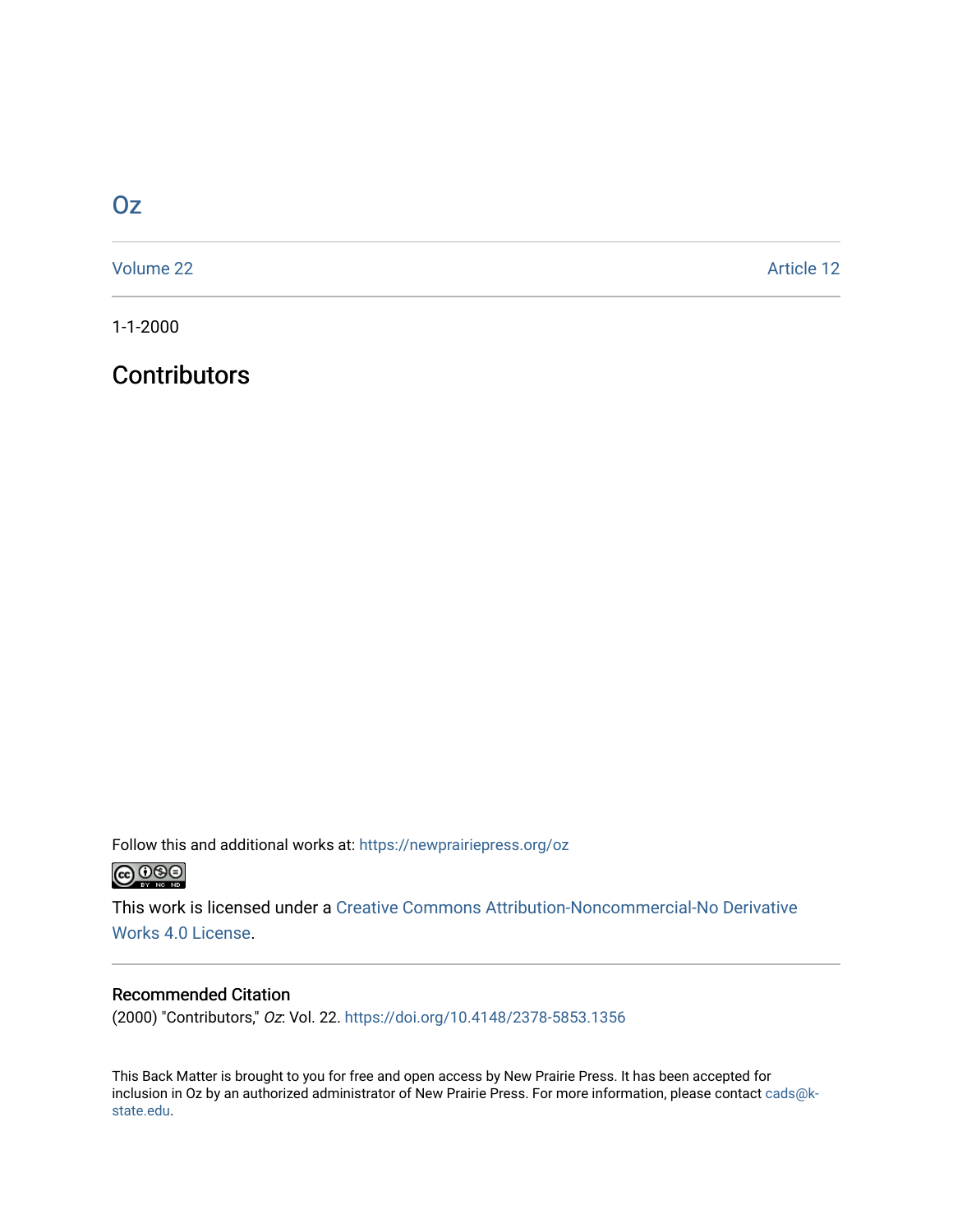**Alice Aycock** was born in Harrisburg, Pennsylvania. She received a B.A. from Douglass College and an M.A. from Hunter College. Her large-scale, site specific sculptures are represented in major museums, galleries, and private collections in the Americas, Europe, and Asia. Recently she has designed a sculptural roof installation, *East River Roundabout,* in New York City (with Quennel Rothschild Associates and HOK/TCA). In 1996 she collaborated with James Ingo Freed of Pei, Cobb, Freed and Partners on a work for the San Francisco Public Library. In 1998 she completed *The Star Sifter,* a large architectural sculpture for the rotunda of Terminal One at JFK International Airport. She is currently working on a commission for the entrance to the Fallon Building in Baltimore, Maryland.

**Laurent Beaudouin** was born in 1955 in Nancy, France. He graduated from the Nancy School of Architecture in 1979 and in 1983 studied architecture at the Cooper Union in New York. He has been in charge of his own studio in Nancy since 1980. His work has been recognized with numerous awards including the 1992 Mies van der Rohe Prize for European Architecture for the School of Management in Nancy in 1992 and for the Town Hall in Bousse in 1994. Since 1999 he has been on the faculty of the Nancy School of Architecture. **Emmanuelle Beaudouin** was born in 1966 in Nanterre, France. She graduated as an architect from the Nancy School

60

of Architecture in 1991 and has been associated with Laurent Beaudouin since 1988.

**Marlon Blackwell** is an architect and Associate Professor at the University of Arkansas in Fayetteville. His work has received national and international recognition through AIA design awards and architectural publications including *Architectural Record, Architecture, Interiors,* and *Southern Living*. Selected projects are featured in design books *The New American Cottage, 40 Under 40,* and *The New American House 3*. In 1998 the Architectural League of New York recognized him as an "Emerging Voice" in Architecture. He received his undergraduate degree from Auburn University in 1980 and a Master of Architecture from Syracuse University in 1991.

**Charlotte Frank** was born in Kiel, Germany in 1959. She studied architecture at the Technical University of Berlin and has been working with Axel Schultes since 1987. **Axel Schultes** was born in Dresden, Germany in 1943 and studied architecture at the Technical University of Berlin. In 1972 he practiced in partnership with Dietrich Bangert, Bernd Jansen, and Stefan Scholz (BJSS). Since 1992 Frank and Schultes have owned the office of Axel Schultes Arkitekten with Christopher Witt.

**Marcel Meili** was born in Kusnacht in 1953. He studied architecture at the Swiss Polytechnical Institute (ETH), Zurich with Aldo Rossi and Mario Campi. **Markus Peter** was born in Zurich in 1957. From 1980-1981 he studied at the Freie Universitat in Berlin where he was a visiting student in the Department of Philosophy. He studied architecture at the Technical Institute in Winterthur, graduating in 1984. Collaborating first with Dolf Schnebli on the Ruopingen Center, Lucerne, Meili and Peter began their own office in 1987. In addition to practice, they have lectured widely and taught at the Summer Institutes in Berlin and Karlsruhe, the ETH Zurich, and Harvard University.

**Enrique Norten** was born in Mexico City in 1954. He studied architecture at the Universidad Iberoamericana in Mexico City where he obtained his undergraduate degree in 1978. He received his Master of Architecture from Cornell University in 1980. In 1985 he founded the firm Taller de Enrique Norten Arquitectos S.C. (TEN Arquitectos) with partner Bernardo Gomez-Pimienta. The firm's work has been honored with numerous design awards. Norten was awarded an Honorary Fellowship from the AIA and is the 1998 recipient of the Mies van der Rohe Award for Latin America. He has taught at the Universidad Iberoamericana, the Parsons School of Design, Pratt Institute, the Universities of Houston and Southern California, SCI-Arch, Rice, Columbia, Cornell, Texas, Michigan, and Harvard Universities.

He currently holds the Miller Chair at the University of Pennsylvania. He has been a member of the Mexican Institute of Architects and the Mexican Society of Architects since 1986 and was a founding member of the magazine *Arquitectura*.

#### **Sheila O'Donnell** and **John Tuomey**

founded O'Donnell and Tuomey in 1988. They have completed a number of cultural and educational buildings in Dublin including the Irish Film Centre, National Photography Centre and Ranelagh Multi-Denominational School. The are currently engaged in the design of three university buildings, three schools, housing and mixed use buildings in Ireland and the Netherlands. They have been involved in urban design projects including the Temple Bar regeneration in Dublin and the Zuid Poort master plan in Delft. Both partners are studio lecturers in University College Dublin and have taught at a number of schools of architecture in the United Kingdom and the United States including the Architectural Association, Cambridge, Princeton, Harvard and Syracuse Universities.

**Juhani Pallasmaa** was born in 1936 in Hämeenlinna, Finland. He has been engaged in architectural, product, and graphic design and town planning since 1963. He currently maintains an architectural practice in Helsinki. He was Dean and Professor of Architecture at the University of Technol-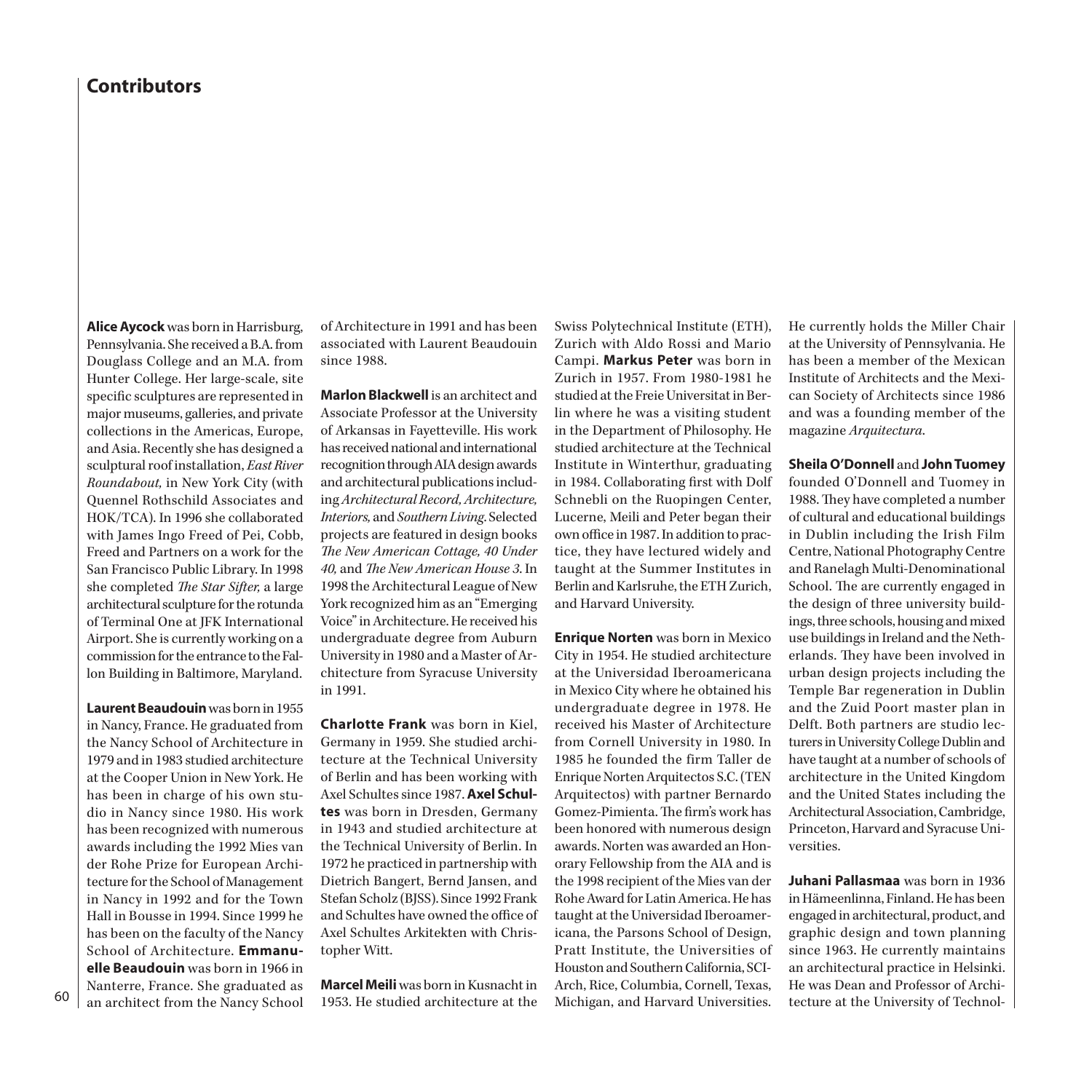ogy, Helsinki, Finland from 1991 to 1997. Juhani Pallasmaa has designed numerous exhibitions of Finnish ar chitecture, planning, and visual arts which have been shown in more than thirty countries. He is the author of numerous articles and lectures pre sented around the world on cultural philosophy and theoretical questions in architecture and the arts and is the author of several books.

**Thomas L. Schumacher** was born in the Bronx, New York in 1941. After public schooling in New York City, he attended Cornell University, receiving the degrees of Bachelor of Architec ture and Master of Architecture. At Cornell he studied with Colin Rowe. Schumacher was awarded the Rome Prize in Architecture in 1967 and stud ied at the American Academy in Rome for two years. Upon his return to the United States he worked in the stu dio of I.M. Pei in New York and the Institute for Architecture and Urban Studies. Schumacher has taught at Princeton, and the University of Vir ginia. Since 1984 he has been Profes sor of Architecture at the University of Maryland. He has lectured widely most notably on the architecture of Italy between the Wars. Schumacher's writings have appeared in numerous architectural journals and magazines. He is the author of *The Danteum: Ar chitecture, Poetics, and Politics Un der Italian Fascism,* and *Surface and Symbol, Giuseppi Terragni and the Architecture of Italian Rationalism*.

Schumacher is presently working on a book about facade composition en titled *About Face* .

**Jennifer Yoos** received her Graduate Diploma in Design from the Architec tural Association in London and her professional degree in Architecture from the University of Minnesota. She has practiced architecture with Vin cent James Associates in Minneapolis since 1997. Yoos is currently an Adjunct Assistant Professor at the University of Minnesota. **Vincent James** was born in Minneapolis, studied architecture in the Midwest, and opened his office there in 1990. Recent commissions include Tulane University Center Reno vation and Addition, Type/Variant House (AIA Honor Award 1998), Min neapolis Rowing Club (Progressive Architecture Award 1999), K.N. Day ton Residence, and the Cable Natural History Museum. The firm's projects have been published in *Architecture, Architectural Record, A+U, Single Building Series Monographs, Build ing a New Millennium, Single-Family Housing: The Private Domain,* and *The New York Times*. Vincent is an Adjunct Associate Professor at the University of Minnesota. He has lectured at the Graham Foundation and the Archi tectural League of New York, where he was included in their 1998 "Emerging Voices" series. He was appointed Fa vrot Visiting Chair in Architecture at Tulane University (1998 and 1999) and is currently teaching at the Harvard



Graduate School of Design. *Sketch, Laurent and Emmanuelle Beaudouin*